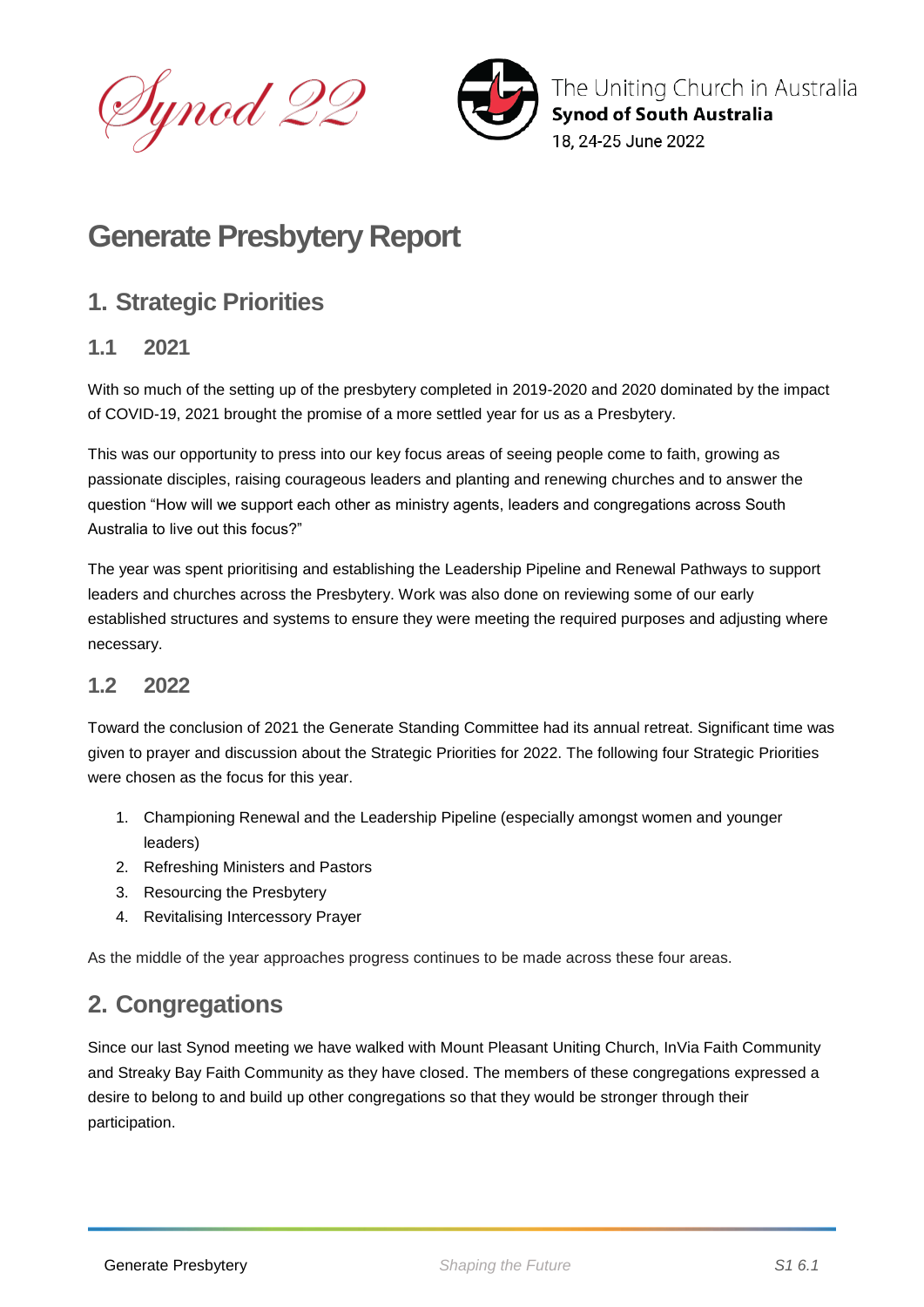We have also celebrated the planting of the Adelaide Zimbabwe Faith Community and are excited to hear the ways in which this community is not only connecting locally, but building up Zimbabwean churches across Australia.

After COVID delays we were pleased to celebrate as Waypoint Paralowie was launched. Connected to Waypoint Uniting Church Parafield Gardens (formally Parafield Gardens Uniting Church) we look forward to seeing how this new Faith Community will reach the thousands of people in its local area.

After numerous conversations with Golgotha Pentecostal Church which meets at the Playford Uniting Church, we were pleased to receive and affirm their request to join the UCA and Generate Presbytery in April 2022. Golgotha Uniting Church holds services in Swahili, gathering many first and second generation people.

# **3. Presbytery Meetings**

Each time we gather we desire that people will leave feeling refreshed, inspired and encouraged for the ministry that God has for them where God has them. Since the 2021 Synod Meeting Generate Presbytery has had three presbytery meetings and many hub and smaller gatherings.

### **3.1 March 2021 Generate Conference: Because People Need Jesus**

In May we gathered for the Generate Conference. This was a meeting without the business meeting. We began with a pastors' lunch on Friday which was a fantastic time of connecting and relating. The conference started Friday night through to Saturday afternoon, looking at the theme "Because people need Jesus". We were blessed by the profound and relatable teaching of Melinda Dwight, the Director of Alpha Australia, wonderful worship and hospitality from Hope Valley Church and stories from across the presbytery. We celebrated as we welcomed our newest congregation, the Adelaide Zimbabwe Faith Community, and were resourced in our preaching, use of technology and generational ministries.

It was a rich time of relationship and gathering. We are so thankful for everyone who made arrangements, travelled and made the investment in their leadership and ministries.

### **3.2 November 2021 Gathering: Growing Passionate Disciples**

In November we gathered at Seeds to explore Growing Passionate Disciples. We were blessed by the input on screen by Dale Stephenson and Tim Piesse from Crossway Baptist Church, leaders in Building Discipleship Cultures here in Australia. We worshiped and prayed together, encouraged one another and made important decisions as a presbytery. We were so thankful for the hospitality and support of the Seeds Uniting Church community.

## **3.3 March/ April 2022 Gatherings in Hubs: HOPE**

With COVID numbers increasing and other central gatherings occurring in the early part of this year the decision was made to hold our first meeting of 2022 in Hubs. Input on the HOPE we have in Jesus was pre recorded from a variety of people and shared across all hubs with each local planning group able to curate a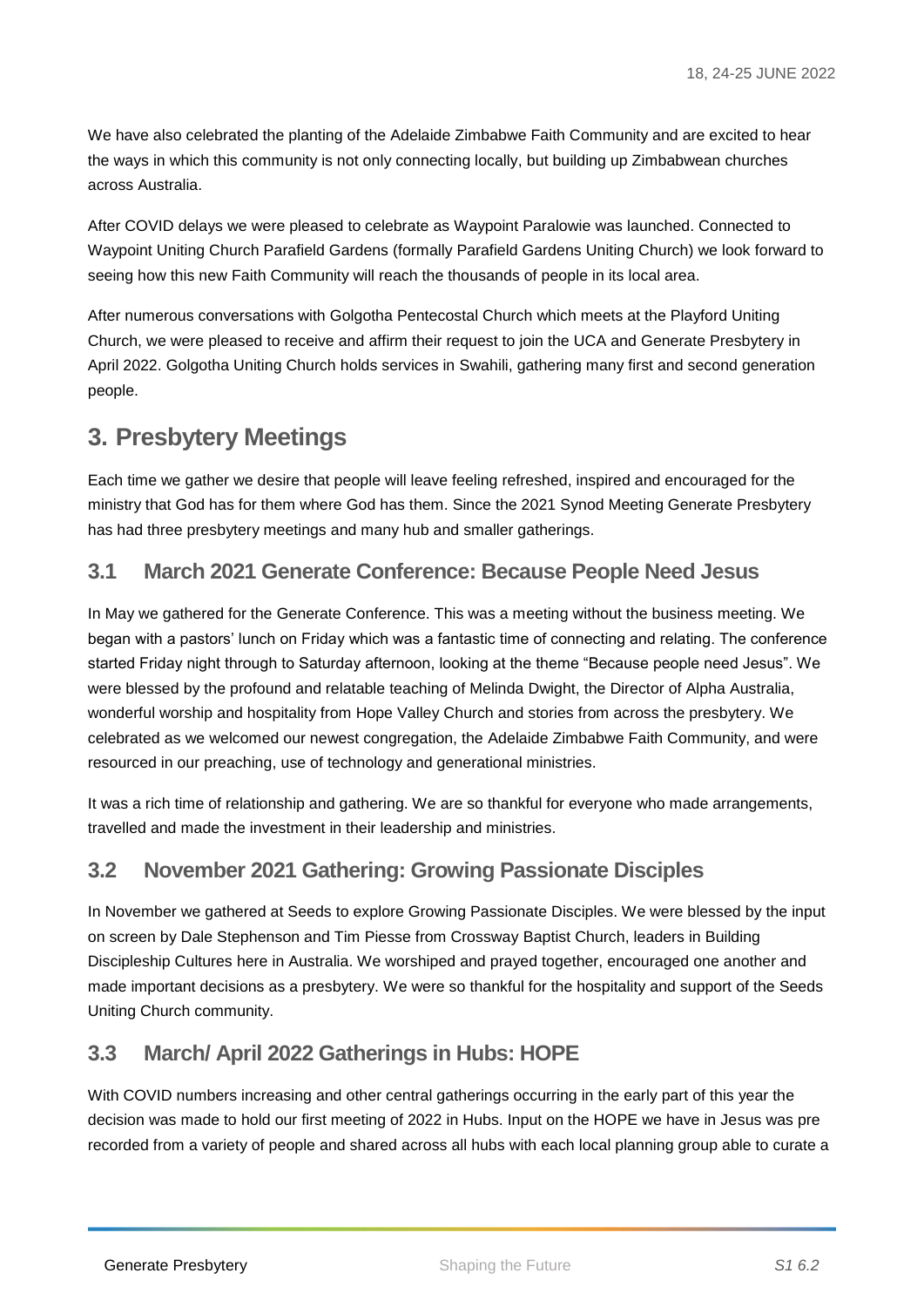day specifically for the needs of that hub. Our appreciation is extended to the Hub leaders and those who helped to plan each of these gatherings.

# **4. Team Changes**

Generate is the whole presbytery; ministry agents, leaders and congregations serving and supporting each other. We have been blessed that in the last year well over 60 ministers, pastors, council members and leaders throughout the presbytery have generously given their time to serve on committees, task groups, JNC's, POD, Selection and Formation Panels, review committees and more. We know this engagement grows with those who have also intentionally related and encouraged each other. The strength of Generate is in the decision that we are in this together.

Some, within the life of the presbytery, have served in staff roles, seeking to resource and equip leaders and congregations in various ways. 2021 has seen a number of staffing changes as we have sought to grow our resourcing as a presbytery and also made some new appointments to existing roles.

### **4.1 Leadership Pipeline Director**

The Leadership Pipeline Task Group explored the question of how are we developing our leaders in Generate. A pipeline was created which not only encouraged greater clarity and enthusiasm for new leaders considering a call to ministry but would also encourage the lifelong learning of our ministry agents. Grant funding was sourced, and Rev Andrew Hogarth was appointed as the Leadership Pipeline Director at 0.4 FTE for two years. It is early days but we are already seeing the impact of this role with gathering point for internships, mentoring, and support for those progressing through formation.

#### **4.2 Renewal Director**

The Renewal Task Group explored the question of renewal in the life of the church. This included defining renewal, consideration of the broad representation of congregations and appetite for engaging in a conversation about renewal. There is no one size fits all approach to church renewal, but rather relationally and strategically walking with congregations along the pathway of renewal. The Standing Committee then considered how we resource the pathway identified. It was too big for one person to do alone and yet required resourcing, training, and strategic leadership. Consequently the Presbytery has appointed Rev Barry Littleford as the Renewal Director (0.2 FTE). Barry is bringing together a team of people who will be available for renewal conversations.

### **4.3 PRC Chair**

One of the most complex and challenging tasks in forming a new presbytery was the formation and leadership of our Pastoral Relations Committee. The PRC has oversight of the health of ministers and congregations, deals with matters of conflict, participates in placements, coordinates the running of JNC's and reviews and engages with the Synod around matters of discipline. Generate has been blessed by the willingness of Rev Barry Littleford to form and chair the PRC since we began. We deeply appreciate the wisdom, knowledge and experience that Barry has brought to this role and the generosity of Parafield Gardens UC for releasing him to do this important, and often difficult work. Barry concluded his time as the